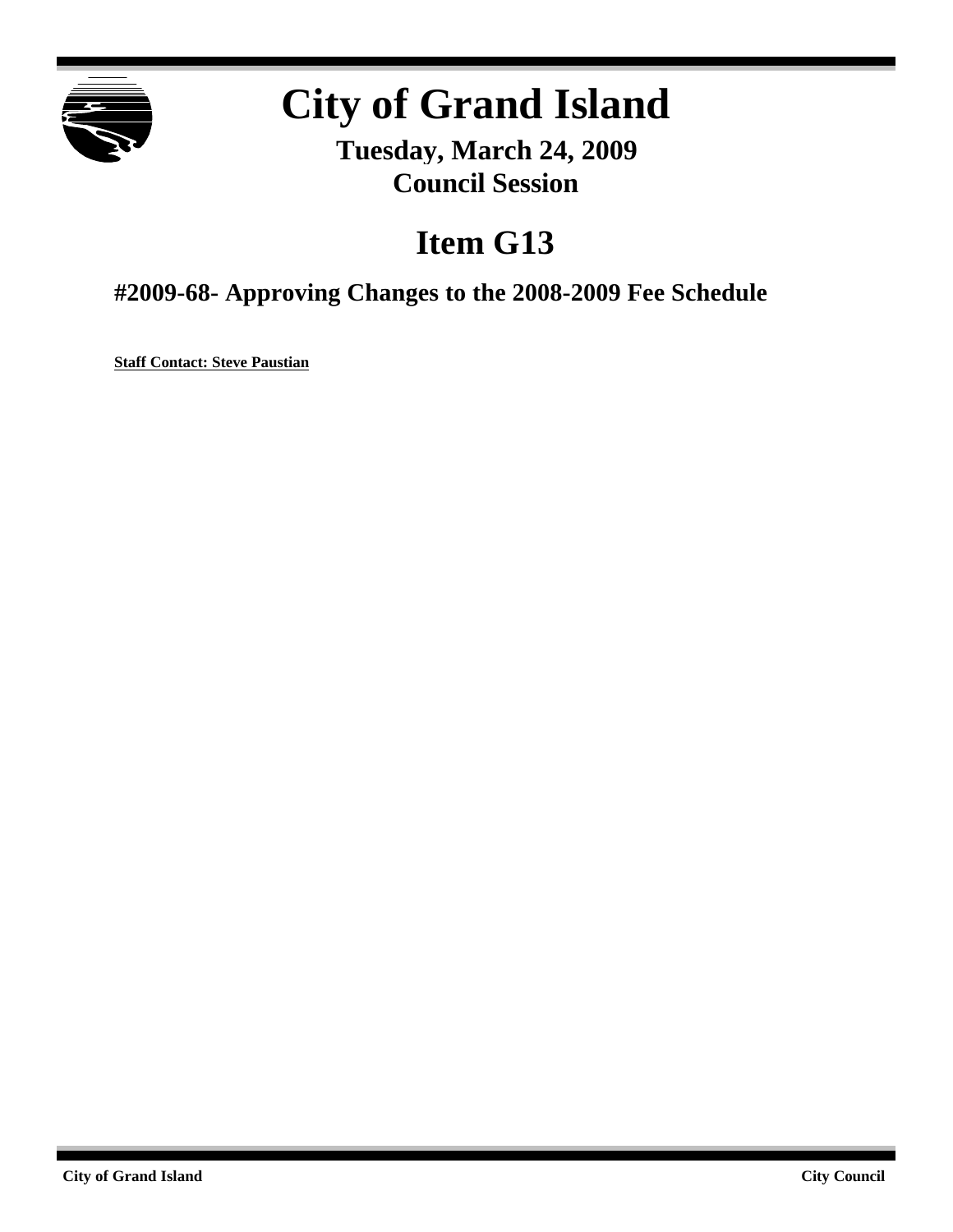## **Council Agenda Memo**

| From:           | <b>Steve Paustian</b>                           |
|-----------------|-------------------------------------------------|
| <b>Meeting:</b> | December 5, 2006                                |
| Subject:        | Approving Changes to the 2008-2009 Fee Sehedule |
| Item $\#$ 's:   | $G-13$                                          |
| $Presenter(s):$ | <b>Steve Paustian</b>                           |

### **Background**

The City currently operates the Heartland Public Shooting Park. As programs are added or improved it is desirable to adjust user fees to recognize these additions and improvement to the operation. To this end a modification to the fee schedule is proposed.

A second modification to the fee shedule is also necessary at the City has been under contract with a private contractor to operate the train at Stolley Park for the last five years. That contract is set to expire and the City intends to operate the train internally. In order to charge a fee for riding on the train a fee must be established.

### **Discussion**

Fees for both entities are consistant with either past fees or are comperable to established fees charged by similar facilities in the area. Enclosed is the recommended fee modifications and additions.

## **Alternatives**

It appears that the Council has the following alternatives concerning the issue at hand. The Council may:

- 1. Move to approve
- 2. Refer the issue to a Committee
- 3. Postpone the issue to future date
- 4. Take no action on the issue

## **Recommendation**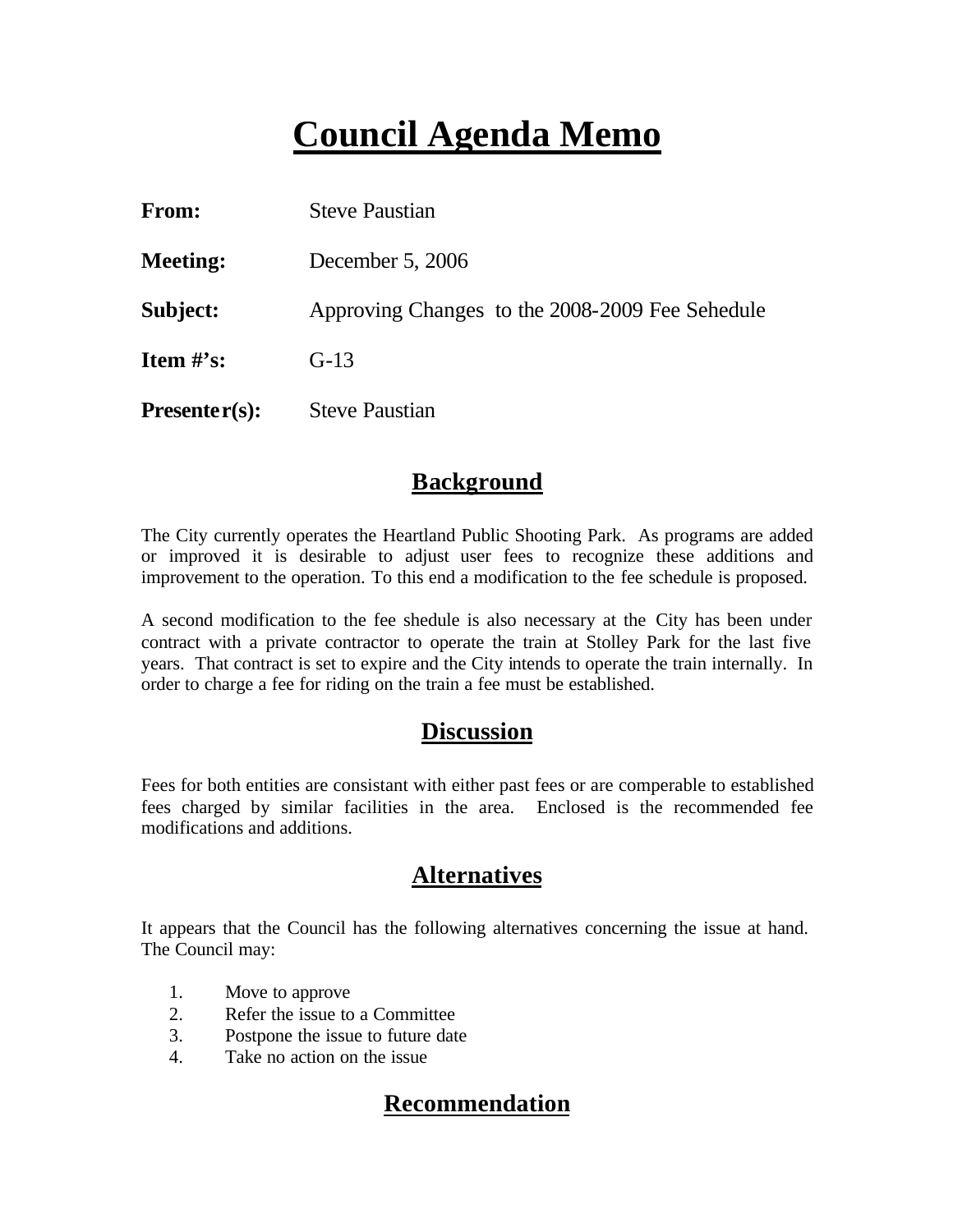City Administration recommends that the Council approve the recommended fees.

## **Sample Motion**

Motion to modify the existing fee schedule to include the rate changes for the Heartland Public Shooting Park and additions to the fee schedule for train operation.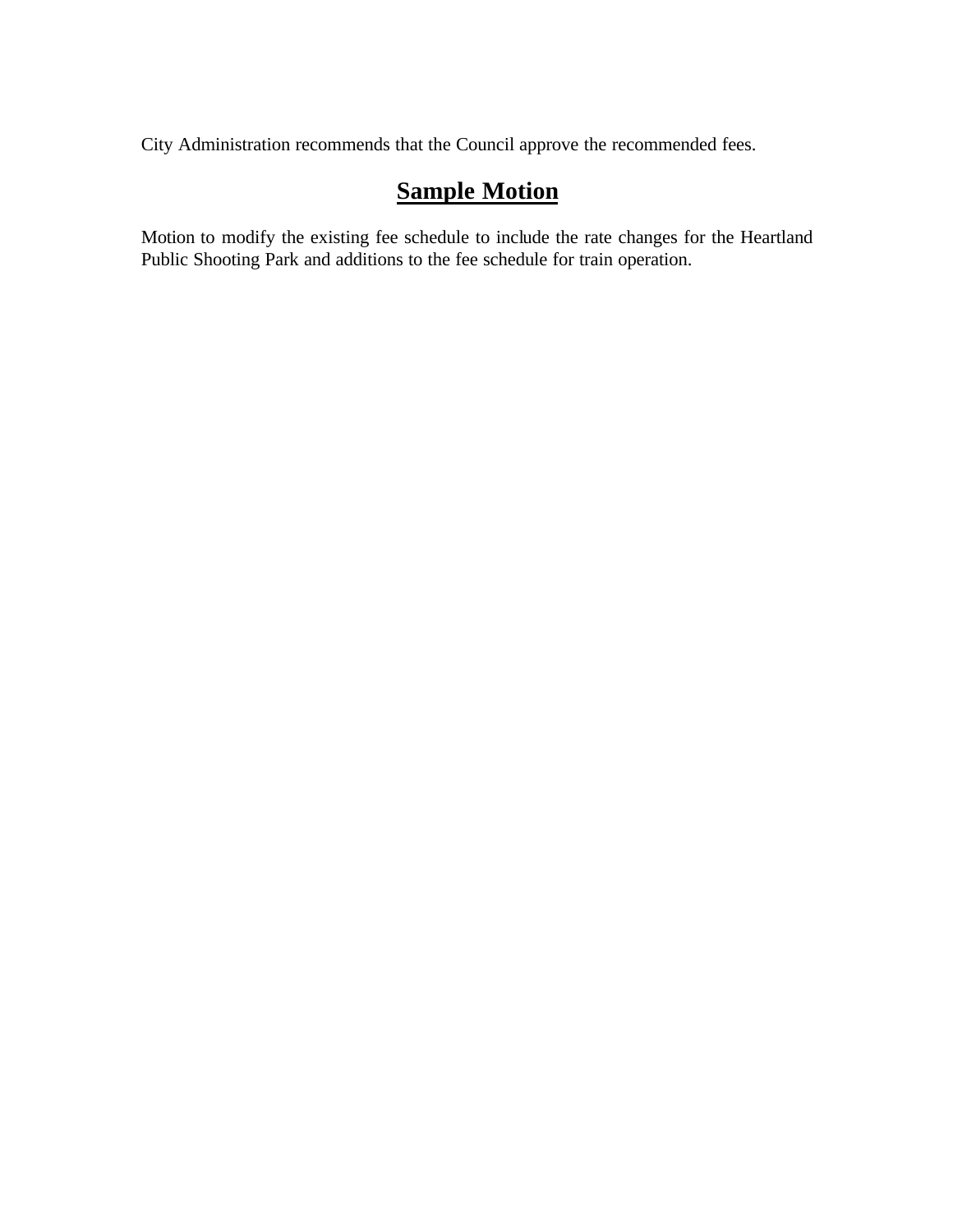#### **2009 Heartland Public Shooting Park Pricing Structure**

The Parks and Recreation Director shall establish fees for miscellaneous merchandise sales, tournament, league play, special events, and promotions.

| Venue                                                                                                                                                       | Adult                                            | Youth                                            |
|-------------------------------------------------------------------------------------------------------------------------------------------------------------|--------------------------------------------------|--------------------------------------------------|
| Skeet (25 targets/round)<br>Trap (25 targets/round)<br>5-Stand (25 targets/round)<br>Sporting Clays (50 targets/round)<br>Sporting Clays (100 target/round) | \$5.00<br>\$5.00<br>\$6.00<br>\$15.00<br>\$27.50 | \$3.50<br>\$3.50<br>\$4.00<br>\$10.00<br>\$20.00 |
| Trap/Skeet Punch Card<br>$(12-25$ target rounds)                                                                                                            | \$55.00                                          | <b>NA</b>                                        |
| <b>Sporting Clay Punch Card</b><br>(6-50 target rounds)                                                                                                     | \$80.00                                          | <b>NA</b>                                        |
| Counter Purchase 1500 Targets                                                                                                                               |                                                  |                                                  |
| Trap/Skeet                                                                                                                                                  | \$0.13                                           | <b>NA</b>                                        |
| <b>Sporting Clays</b>                                                                                                                                       | \$0.22                                           | <b>NA</b>                                        |
| Rifle/Handgun Daily Fee                                                                                                                                     | \$10.00                                          | \$5.00                                           |
| Rifle/Handgun Punch Card<br>6 days at \$7.50                                                                                                                | \$45.00                                          | <b>NA</b>                                        |
| Rifle/Handgun Family Pass (Yearly) \$150.00                                                                                                                 |                                                  | <b>NA</b>                                        |
| Archery                                                                                                                                                     | \$5.00                                           | \$2.50                                           |
| <b>Rifle Range Daily Rental</b><br>Law Enforcement with own RSO<br>With Park RSO<br>Business with own RSO<br>With Park RSO<br>Classroom Rental per day      | \$100.00<br>\$200.00<br>\$150.00<br>\$250.00     |                                                  |
| <b>Shooting Sports Educational</b><br><b>Business or Private</b><br>With Associated Shooting Event                                                          | \$100.00<br>\$200.00<br>NC                       |                                                  |
| <b>Golf Cart Rental</b><br>per round (per rider)<br>per day (4 rider limit)                                                                                 | \$3.00<br>\$50.00                                |                                                  |
| <b>RV</b> Park<br>RV Pad with electricity/water<br>Primitive Camping (no water/electric)                                                                    | (per night)<br>\$20.00<br>\$5.00                 |                                                  |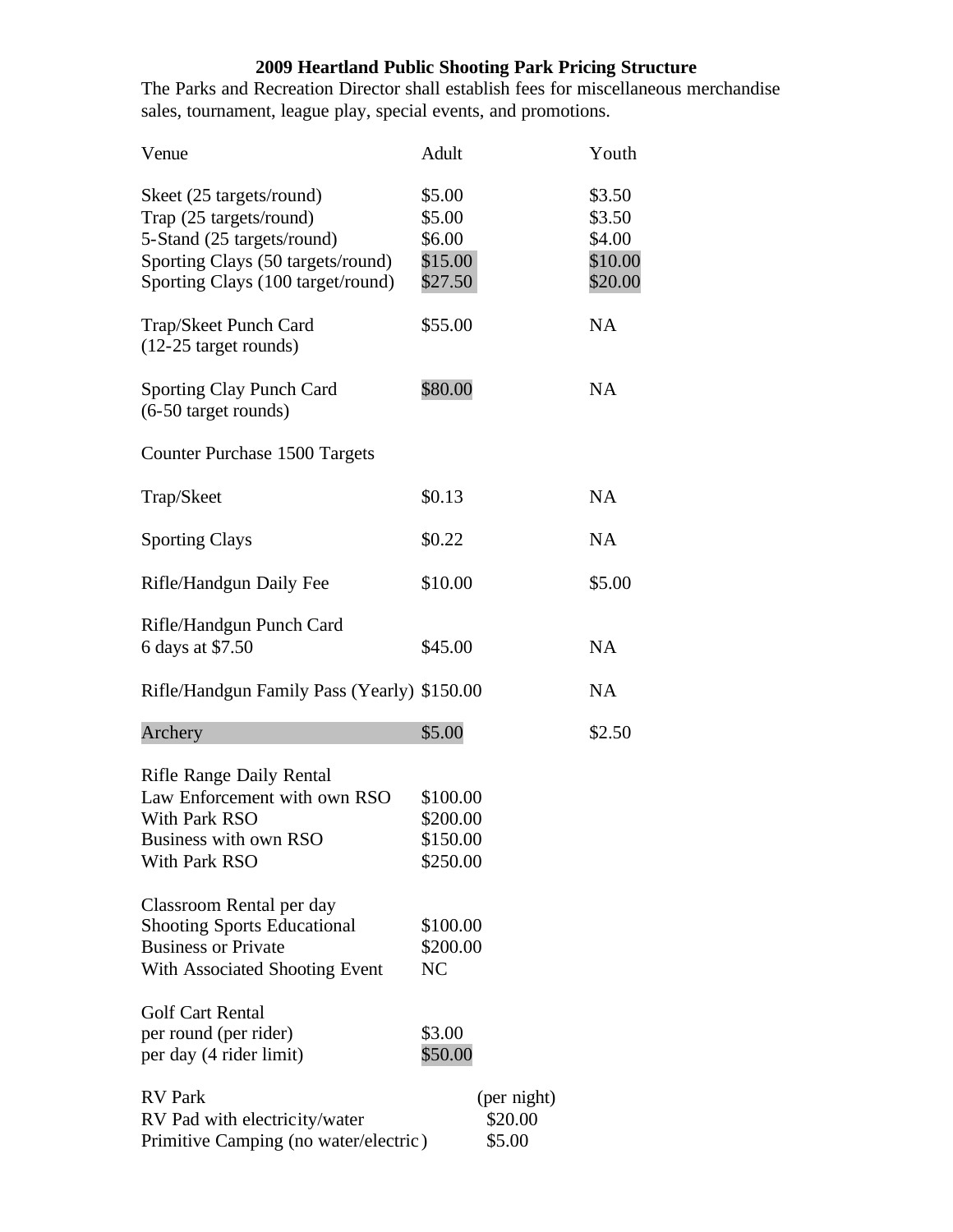#### **STOLLEY PARK TRAIN FEE SCHEDULE 2009**

#### Individual Rates:

- Ages 3 and under free with a paying adult
- \$2.00 per single rider
- 10 ride punch card \$17.50 (savings of \$ 2.50)
- 25 ride punch card \$37.50 (savings of \$12.50)
- 50 ride punch card \$62.50 (savings of \$37.50)

#### Group Rates:

- 10 to 24 individuals \$1.75 each
- $-$  25 to 49 individuals  $$1.50$  each<br> $-$  50  $+$  individuals  $$1.25$  each
- 50 + individuals \$1.25 each